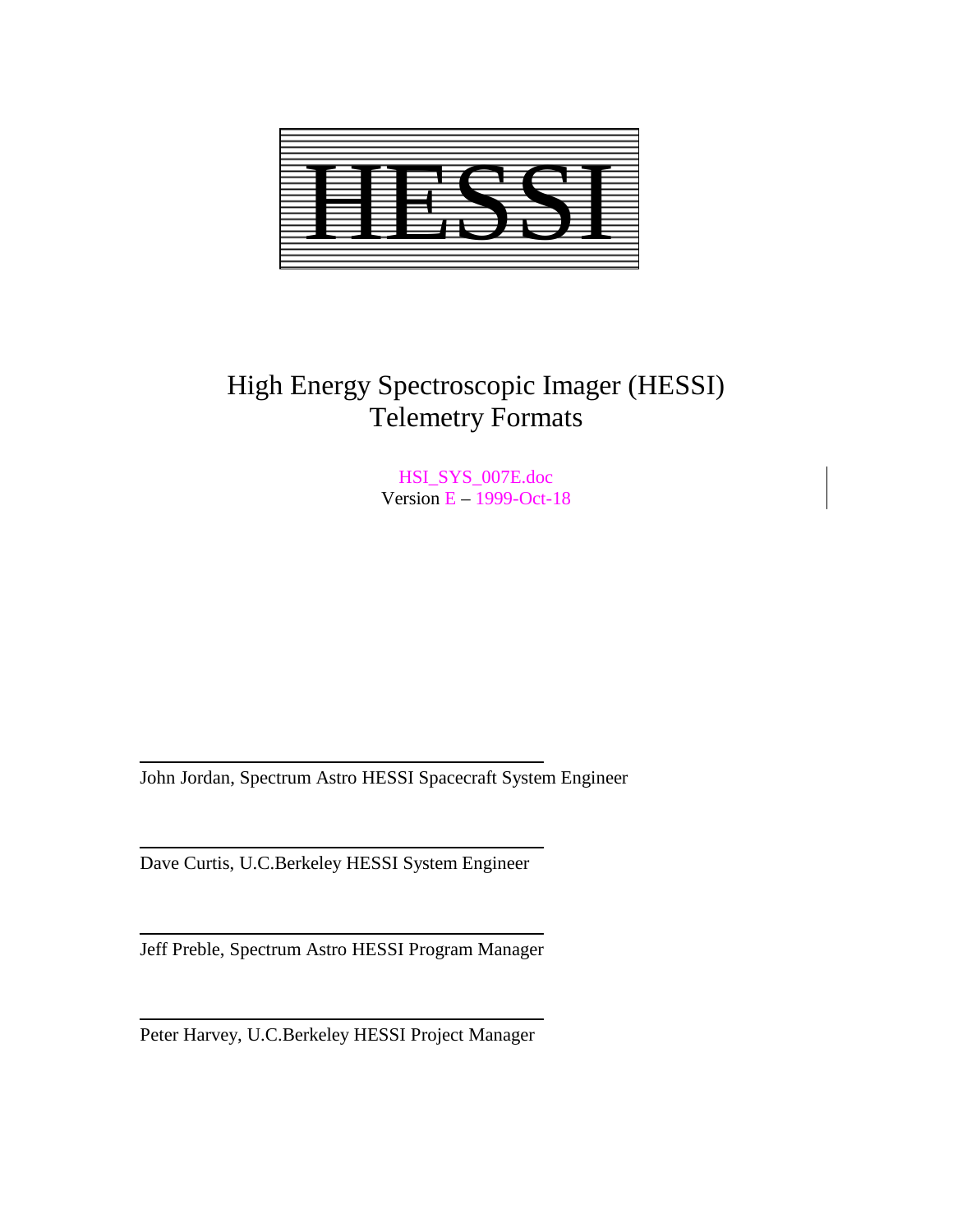# **Document Revision Record**

| Rev.          | <b>Date</b> | <b>Description of Change</b>                                                                                                                                   | <b>Approved By</b> |
|---------------|-------------|----------------------------------------------------------------------------------------------------------------------------------------------------------------|--------------------|
| B.            | 1998-May-20 | <b>Preliminary Draft</b>                                                                                                                                       |                    |
| $\mathcal{C}$ | 1998-Aug-20 | Minor corrections, change Rejected Events<br>field to Live Time                                                                                                |                    |
| D             | 1998-Nov-24 | Remove Convolution Coding, add Bit<br>$\bullet$<br>Randomization                                                                                               |                    |
|               |             | Change lower bit rate to 125kbps                                                                                                                               |                    |
|               |             | Correct Packet Length code                                                                                                                                     |                    |
|               |             | <b>Add IDPU Memory Dump Packet</b><br>$\bullet$<br>format                                                                                                      |                    |
| E             | 1999-Oct-18 | Correct frame secondary header length<br>$\bullet$<br><b>Spacecraft ID entered</b><br>ADP telemetry format document<br>reference<br>HSI_CTM document reference |                    |
|               |             |                                                                                                                                                                |                    |

# **Distribution List**

Peter Harvey, Project Manager, U.C.Berkeley Dave Curtis, System Engineer, U.C.Berkeley Jeff Preble, Program Manager, Spectrum Astro John Jordan, System Engineer, Spectrum Astro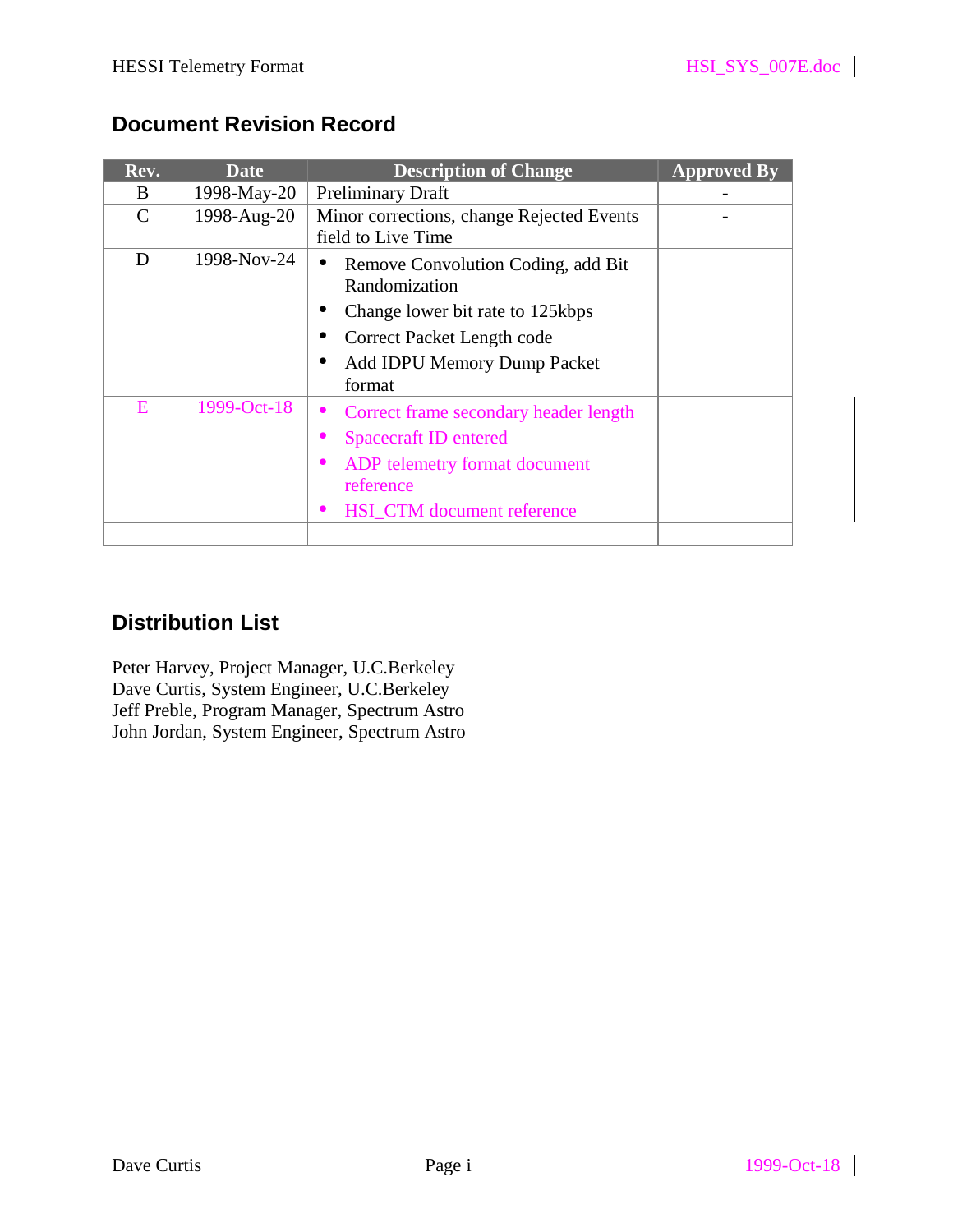# **Table of Contents**

| 1. |  |
|----|--|
|    |  |
|    |  |
| 2. |  |
|    |  |
|    |  |
|    |  |
|    |  |
|    |  |
|    |  |
|    |  |
|    |  |
|    |  |
|    |  |
|    |  |
|    |  |
|    |  |
|    |  |
|    |  |
|    |  |
|    |  |
|    |  |
|    |  |
|    |  |
|    |  |
|    |  |
|    |  |
|    |  |
| 3. |  |
|    |  |
|    |  |
|    |  |
|    |  |
|    |  |
|    |  |
|    |  |
|    |  |
|    |  |
|    |  |
|    |  |
|    |  |
|    |  |
|    |  |

 $\begin{array}{c} \hline \end{array}$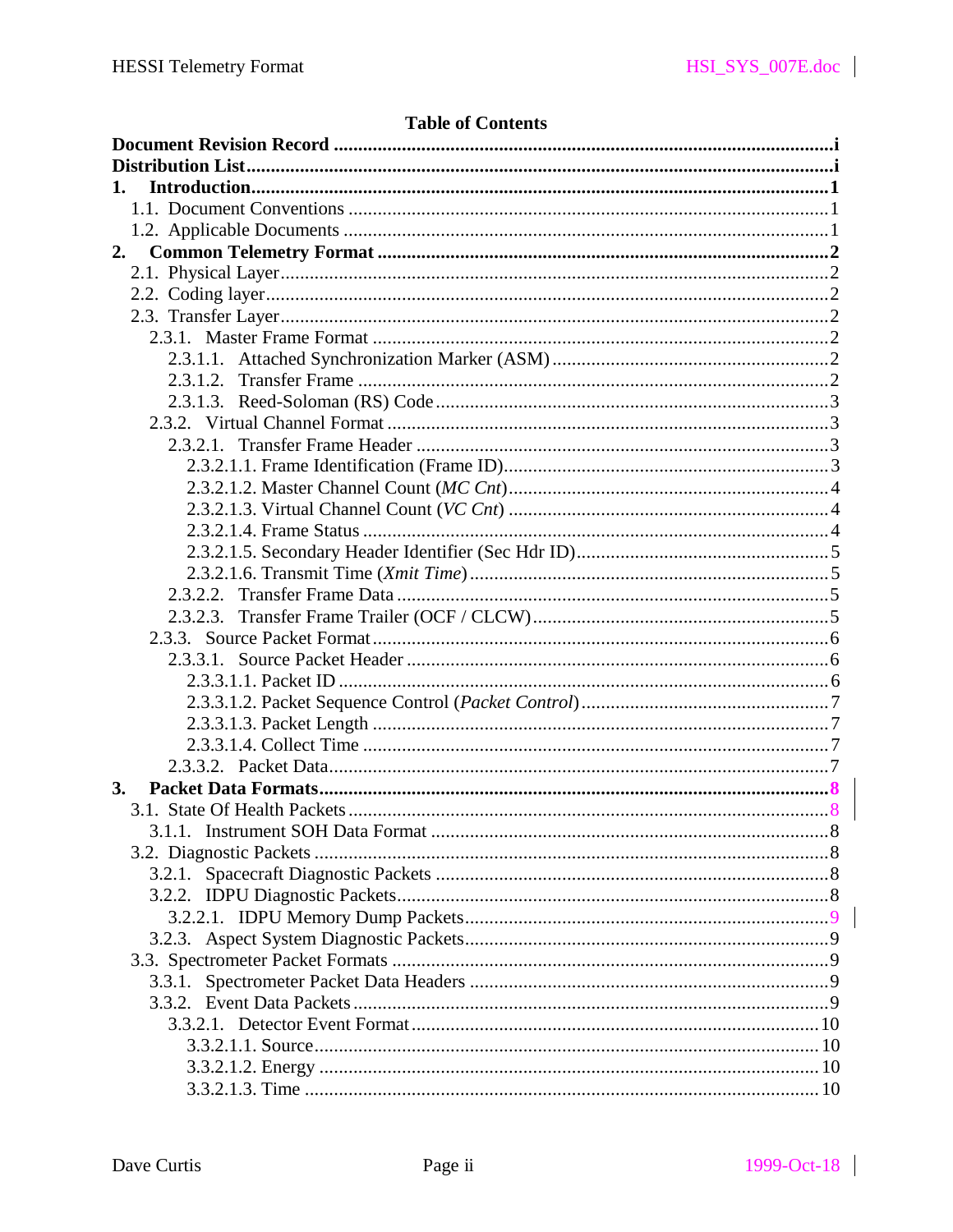$\overline{\phantom{a}}$ 

 $\begin{array}{c} \hline \end{array}$ 

 $\overline{\phantom{a}}$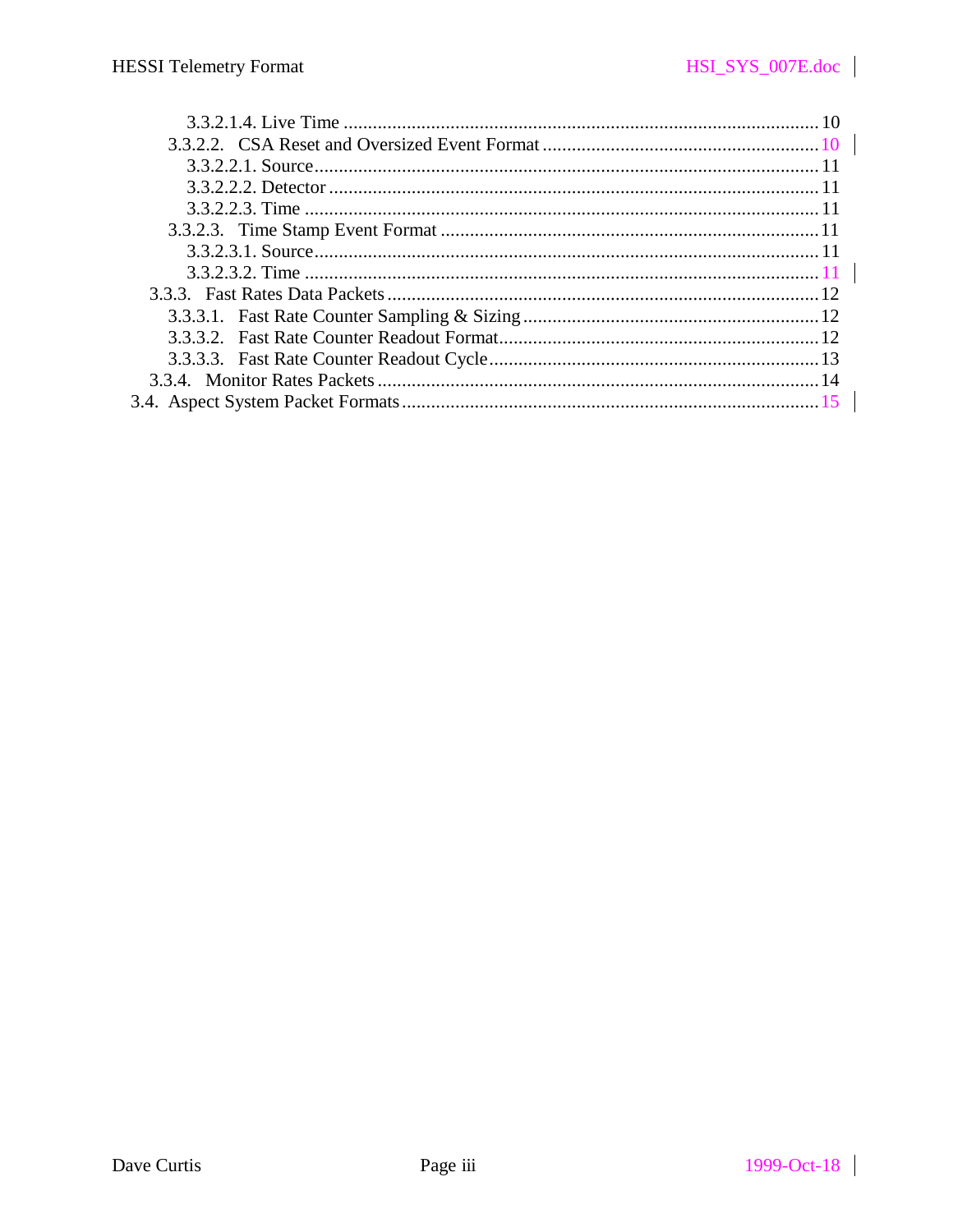# **1. Introduction**

This document describes the telemetry formats to be used by the HESSI spacecraft. HESSI will use CCSDS compatible telemetry formatting.

HESSI telemetry data packets will be generated by the spacecraft C&DH system (state-of-health data), the Aspect system, and the IDPU. Data sources will format data into CCSDS compatible Source Packets as described below. Packets will be passed to the C&DH system which will add Telemetry Frame header, Reed-Solomon coding, and Attached Sync Marker. Recorded and Real-time data will be passed to the RF system during ground passes which will perform the physical layer of the link to the ground. On the ground, the Mission Operations Center (MOC) will decode the telemetry stream, extract source packets from telemetry frames, and pass the source packets on to the analysis software. Ground analysis software should expect to receive source packets, plus information on how to convert spacecraft time to UTC, and other ancillary information such as Orbit & Attitude.

Note that the CCSDS standard numbers bits starting at zero with the Most Significant Bit (MSB) of the first byte, which is the first bit of the byte transmitted. A byte is a set of 8 bits. Unless otherwise stated, multi-byte fields shall be transmitted MSB first.

#### *1.1. Document Conventions*

In this document, TBD (To Be Determined) means that no data currently exists. A value followed by TBR (To Be Resolved) means that this value is preliminary. In either case, the value is typically followed by UCB (University of California at Berkeley) and / or SA (Spectrum Astro) indicating who is responsible for providing the data, and a unique reference number.

#### *1.2. Applicable Documents*

- 1. CCSDS 100.0-G-1: Telemetry Summary of Concept and Rationale. Green Book. Issue December 1987
- 2. CCSDS 102.0-B-4: Packet Telemetry. Blue Book. Issue 4. November 1995.
- 3. CCSDS 101.0-B-3: Telemetry Channel Coding. Blue Book. Issue 3. May 1992.
- 4. CCSDS 301.0-B-2: Time Code Formats. Blue Book. Issue 2. April 1990.
- 5. CCSDS 202.0-B-2: Telecommand Part 2, Data Routing Service, November 1992.
- 6. HESSI Spacecraft State Of Health and Diagnostic Telemetry Packet Format [TBR-SA-401].
- 7. HESSI Aspect Data System Packet Formats [HSI\_SYS\_032]
- 8. HESSI Spacecraft to IDPU ICD, file HSI\_SYS\_001D
- 9. HESSI Instrument command & telemetry database [HSI\_CTM.XLS]
- 10. HESSI Instrument Science Header format [HSI\_IDPU\_021]

CCSDS Standards documents may be found at:

http://www.ccsds.org/ccsds/ccsds\_home.html

HESSI documents can be found at: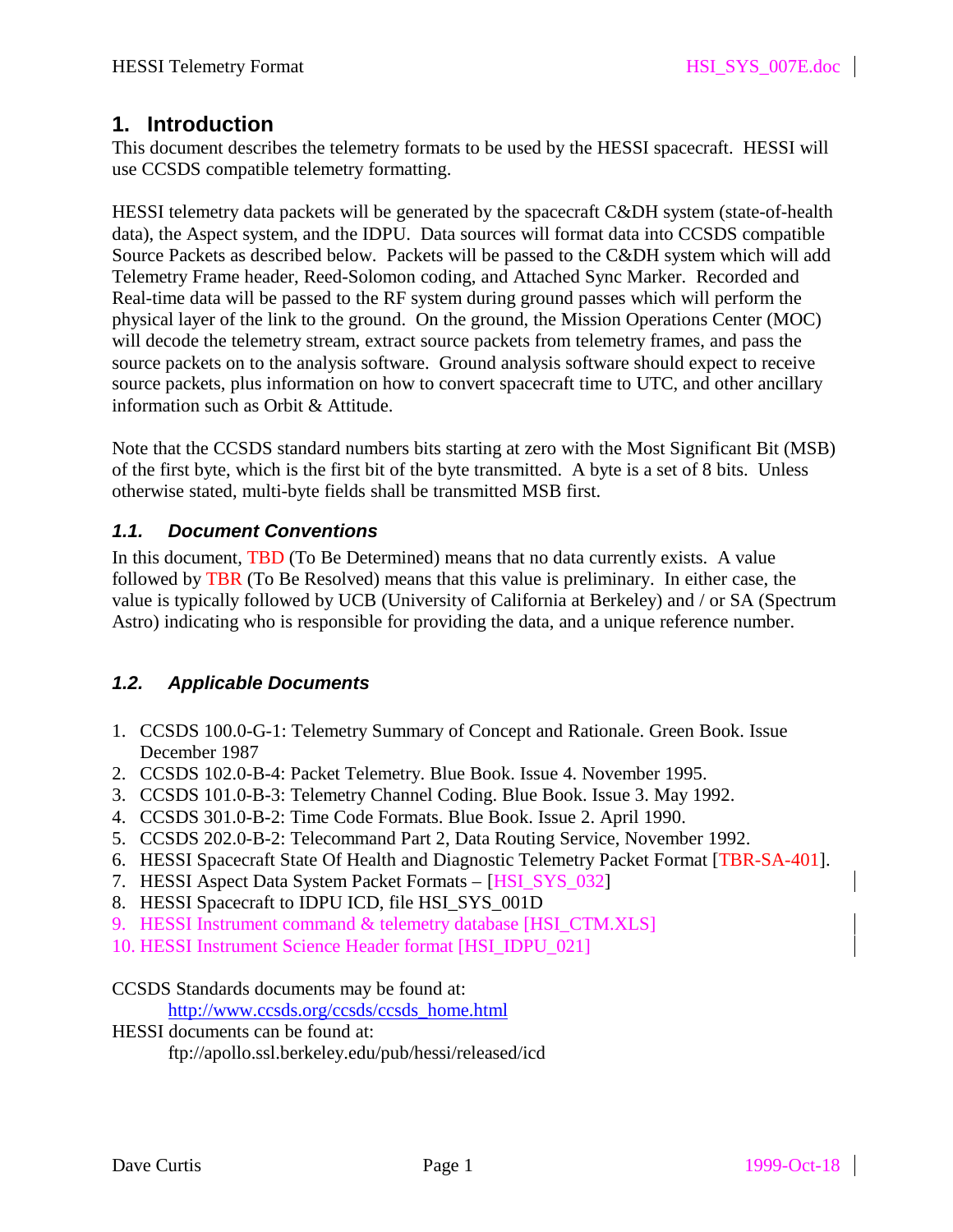# **2. Common Telemetry Format**

#### *2.1. Physical Layer*

NRZM data format at 4.0 Mbps. There shall also be at least two lower telemetry rates – 1Mbps and 125kbps. Modulation will be BPSK.

#### *2.2. Coding layer*

HESSI will use both Reed-Solomon (255,223, I=5) and Pseudo-Randomization compatible with the CCSDS Coding standard (reference 3).

#### *2.3. Transfer Layer*

HESSI will use CCSDS standard telemetry packetization. Source Packets will be sized such that exactly one packet fits in each Transfer Frame. All Virtual Channels and all Source Packets will have the same header format, as shown in Figure 2.3-1.

|                     |               | 4(32)          |                |                |                 |         | 1115(8920)            | 160(1280) |            |
|---------------------|---------------|----------------|----------------|----------------|-----------------|---------|-----------------------|-----------|------------|
| <b>Master Frame</b> |               | ASM            |                |                |                 |         | <b>Transfer Frame</b> | RS Code   |            |
|                     |               |                |                |                |                 |         |                       |           |            |
|                     | 2(16)         | 1(8)           | 1(8)           | 2(16)          | 1(8)            | 6(48)   | 1098(8784)            |           | 4(32)      |
| <b>Virtual</b>      | Frame         | MC.            | <b>VC</b>      | Frame          | Sec             | Xmit    |                       |           | <b>OCF</b> |
| <b>Channel</b>      | ID            | $\mathrm{Cnt}$ | $\mathrm{Cnt}$ |                | Status   Hdr ID | Time    | Data                  |           | (CLCW)     |
|                     |               |                |                |                |                 |         |                       |           |            |
|                     |               |                | 2(16)          | 2(16)          | 2(16)           | 6(48)   | 1086(8688)            |           |            |
|                     | <b>Source</b> |                | Pkt            | Pkt            | Pkt             | Collect |                       |           |            |
|                     | <b>Packet</b> |                | ID             | Control Length |                 | Time    | Packet Data           |           |            |

**Figure 2.3-1 HESSI Telemetry Format**

Master Frame and Virtual Channel formatting shall be done by the spacecraft at transmit time. Source Packet formatting shall be done by the telemetry source (IDPU or spacecraft) at data collect time.

#### 2.3.1. Master Frame Format

Telemetry shall be transmitted to the ground in a contiguous stream of 1279 byte Master Frames.

#### *2.3.1.1. Attached Synchronization Marker (ASM)*

The *ASM* is a 32 bit fixed pattern to allow synchronization of the frame boundaries by the ground segment. The value shall be:

#### ASM = 1ACFFC1D (Hexadecimal, transferred Most Significant Byte first)

#### *2.3.1.2. Transfer Frame*

The transfer frame consists of 1115 bytes as described in section 2.3.2.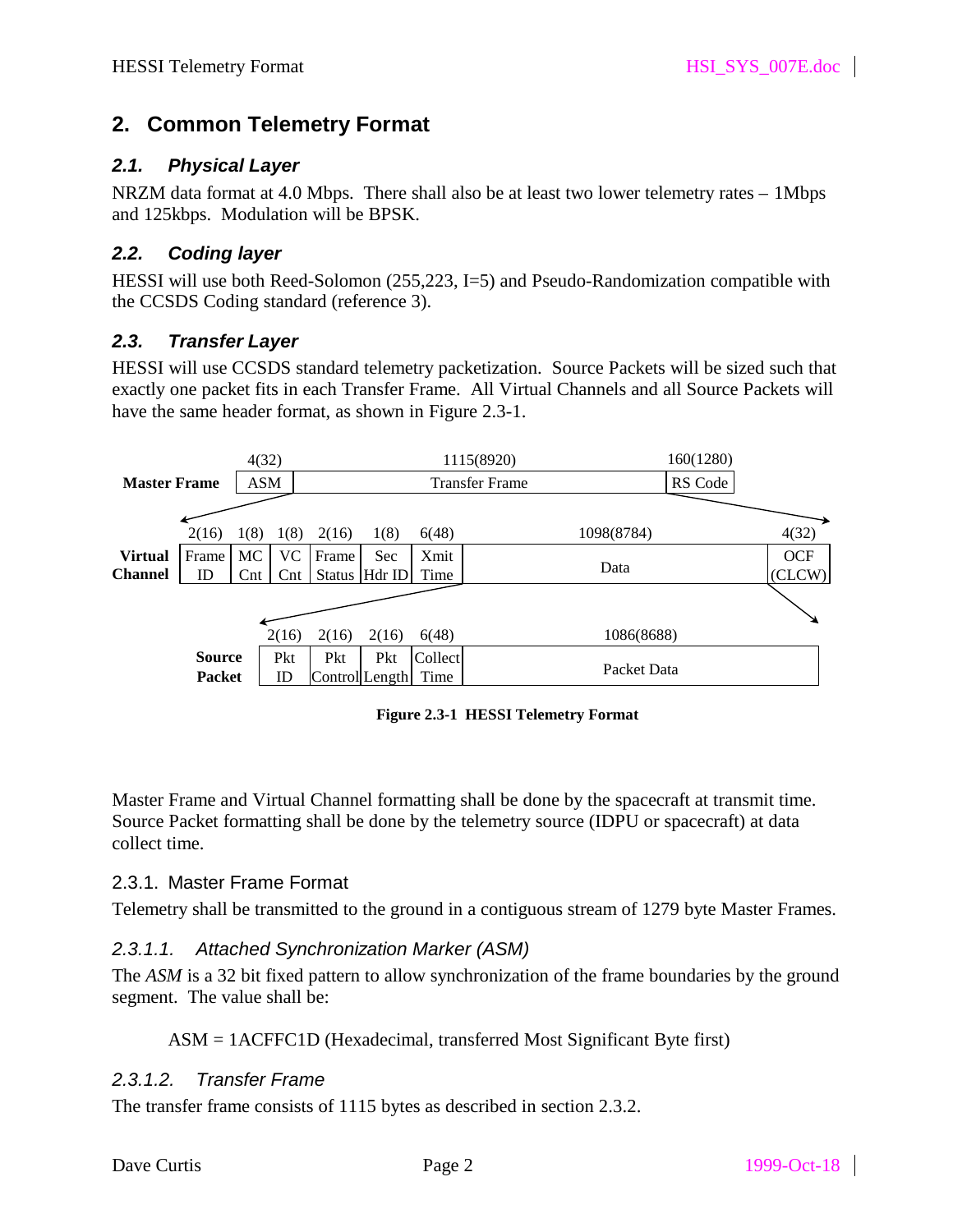# *2.3.1.3. Reed-Soloman (RS) Code*

The *RS* code is attached to each Master Frame for error detection and correction. The format used is described in section 2.2, and more fully in Reference 3.

# 2.3.2. Virtual Channel Format

Each Master Frame includes one Transfer Frame. The Transfer Frame consists of a Transfer Frame header, Transfer Frame data, and a Transfer Frame Trailer. Each Transfer Frames is built from one of four different telemetry streams called 'Virtual Channels'. At transmit time, the spacecraft takes data in the form of Source Packets from a selected Virtual Channel into the Transfer Frame Data field, and adds Transfer Frame Headers & Trailers.

The spacecraft multiplexes data from the different Virtual Channels by the following scheme:

- Real Time SOH & Diagnostic Data as soon as collected (top priority)
- Recorded SOH & Diagnostic Data dumped by ground command (second priority)
- Real Time Science dumped by command (third priority)
- Recorded Science dumped by command (fourth priority)
- Fill Frames when nothing else is ready to send

When the transmitter is turned on, only Real Time SOH & Diagnostic and Fill Frames are sent until the ground established lock and commands one or more of the other Virtual Channels to start sending data. When more than one Virtual Channel has been enabled to transmit and has data ready, data will be selected according to the priority scheme indicated.

# *2.3.2.1. Transfer Frame Header*

#### 2.3.2.1.1. Frame Identification (Frame ID)

The *Frame ID* describes the Transfer Frame source, including *Spacecraft ID* and Virtual Channel ID, as shown in figure 2.3.2.1.1-1

> Figure 2.3.2.1.1-1 Frame ID Format **Frame ID:** | Version # | Spacecraft ID | Virt. Chan. ID 2 10 3 **OCFF** 1

#### *2.3.2.1.1.1. Version #*

This field indicates the version of CCSDS Transfer Frame Format that is used. It shall contain the value '00'.

*2.3.2.1.1.2. Spacecraft ID*

This field shall contain a fixed spacecraft identifier to be assigned by CCSDS (0A7 hexadecimal was assigned 12/1998).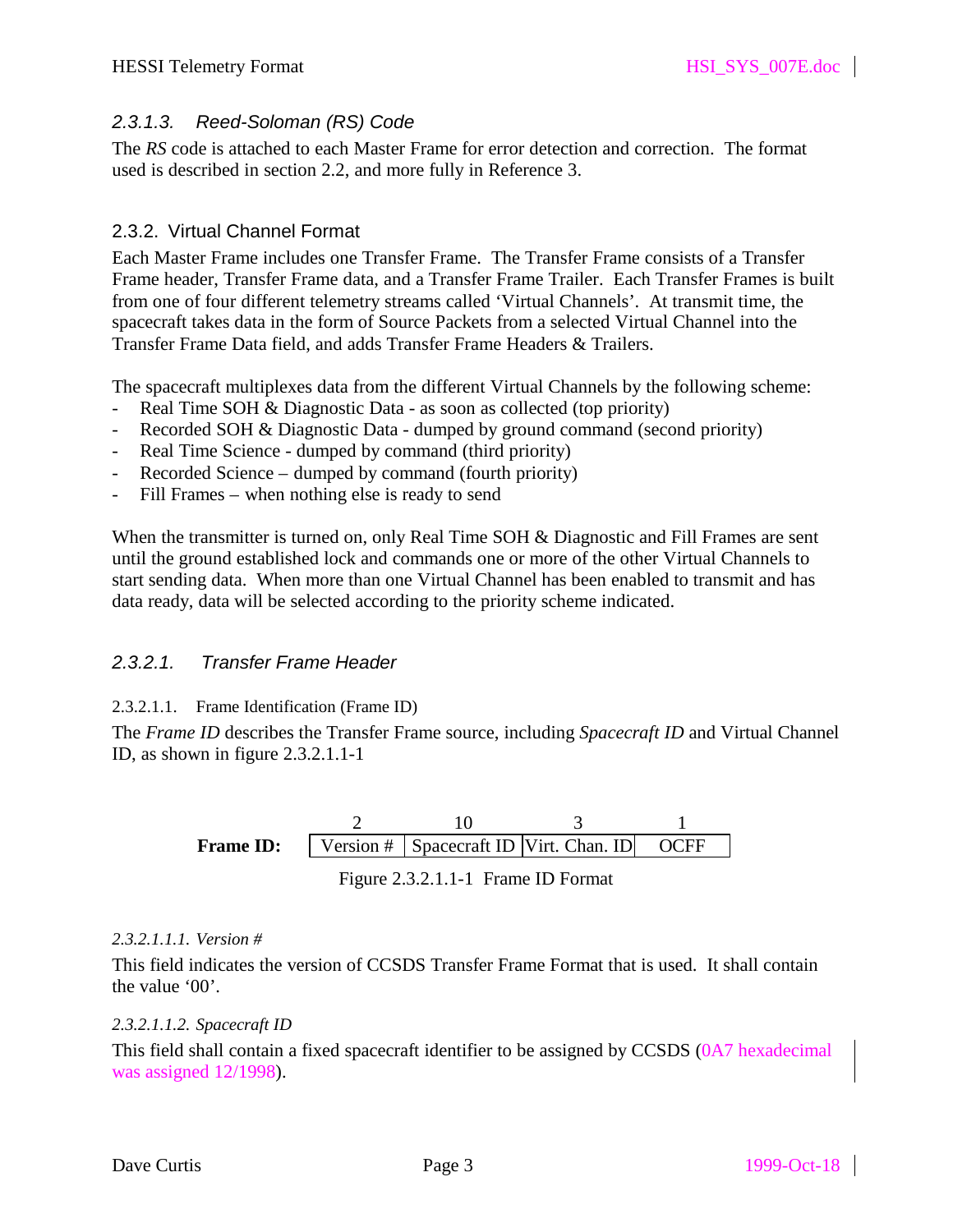#### *2.3.2.1.1.3. Virtual Channel ID*

The *Virtual Channel ID* contains a number identifying which telemetry source generated this Transfer Frame. The VC identifier allocation is shown in Table 2.3.2.1.1.3-1.

| $VC$ ID # | <b>Contents</b>                         |
|-----------|-----------------------------------------|
| 0         | Real Time State-of-Health & Diagnostics |
|           | Recorded State-of-Health & Diagnostics  |
| 2         | <b>Real Time Science</b>                |
| 3         | <b>Recorded Science</b>                 |
| 4         | Unused                                  |
| 5         | Unused                                  |
| 6         | Unused                                  |
|           | <b>Fill Frames</b>                      |

#### *2.3.2.1.1.4. Operational Control Field Flag (OCFF)*

The *OCFF* indicates if the Transfer Frame includes and Operational Control Field as a trailer. It shall '1', indicating the OCF is present.

#### 2.3.2.1.2. Master Channel Count (*MC Cnt*)

The Master Channel count shall be an 8-bit binary counter (modulo 256) that increments once each Master Frame transmitted.

#### 2.3.2.1.3. Virtual Channel Count (*VC Cnt*)

The Virtual Channel count shall be an 8-bit binary counter (modulo 256) that increments once each Master Frame transmitted that includes the Virtual Channel indicated in the Frame ID.

#### 2.3.2.1.4. Frame Status

The *Frame Status* contains a number of sub-fields as shown in Figure 2.3.2.1.4-1.

| <b>Frame Status:</b> SecHdr Flag Sync Flag PktOrd Flag SegLen ID FirstHdr Ptr |  |  |  |
|-------------------------------------------------------------------------------|--|--|--|

| Figure 2.3.2.1.4-1 Frame Status Format |  |
|----------------------------------------|--|
|----------------------------------------|--|

#### *2.3.2.1.4.1. Secondary Header Flag (SecHdr Flag)*

This field shall contain the value '1' indicating that the Transfer Frame header includes a secondary header.

#### *2.3.2.1.4.2. Synchronization Flag (Sync Flag)*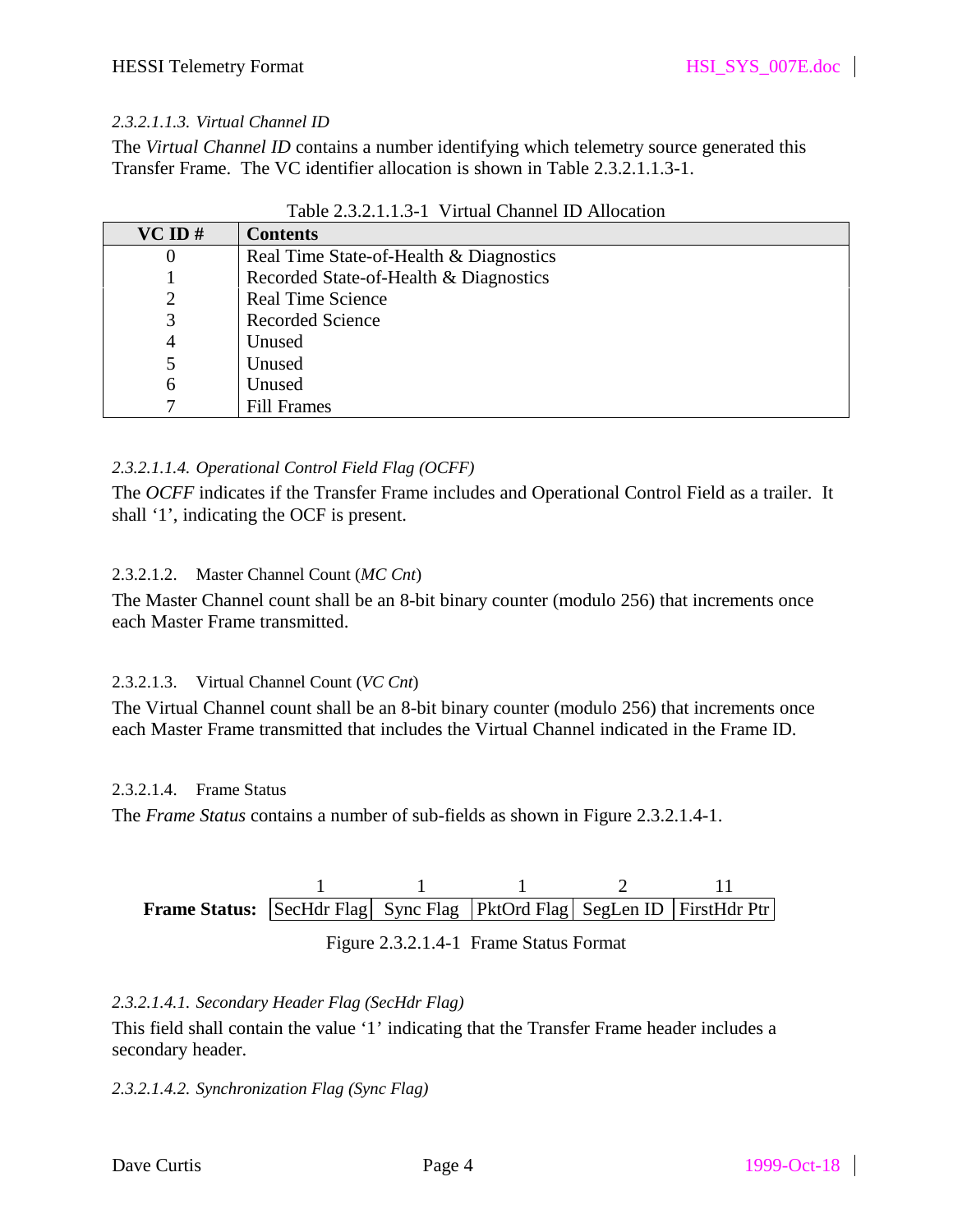This field shall contain the value '0', indicating byte-synchronized, forward-ordereed Source Packets included in the Transfer Frame Data.

*2.3.2.1.4.3. Packet Order Flag (PktOrd Flag)* This field shall contain the value '0'.

*2.3.2.1.4.4. Segment Length Identifier (SegLen ID)*

This field shall contain the value '11'.

*2.3.2.1.4.5. First Header Pointer (FirstHdr Ptr)*

This field shall contain the value '0', indicating that the first Source Packet Header is located at the start of the Transfer Frame Data field.

2.3.2.1.5. Secondary Header Identifier (Sec Hdr ID)

The Secondary Header Identifier contains a version number in the two MSB, which shall be '00', and a length code in the 6 LSB, which shall be '6' (indicating a 7 byte length; 6 time code bytes plus the Secondary Header ID byte). Thus the Secondary Header ID shall contain the fixed value '06'.

2.3.2.1.6. Transmit Time (*Xmit Time*)

The Telemetry Frames shall have a secondary header containing the Transfer Frame transmit time, with a known, fixed delay between the time tag and the transmit time of the first bit of the Master Frame (value TBD-SA-404). The time will be coded per CCSDS 301.0-B-2, in unsegmented (binary) format WITHOUT preamble field, and with 48 bits of time counter (see Figure 2.3.2.1.6-1). The time format is spacecraft time, measured from a TBD-UCB-405 epoch, counted from the spacecraft stable clock, which is stable to 20 ppb (see reference 8 for details of the stable clock). Time resolution is 1/65536 second, and range is 136 years. Transmit time, combined with Earth Receive Time, is used to compute the conversion from spacecraft time to

|                       |          | 16.         |
|-----------------------|----------|-------------|
| <b>Transmit Time:</b> | Seconds. | Sub-seconds |

UTC by the MOC.

Figure 2.3.2.1.6-1 Transfer Frame Transmit Time Format

# *2.3.2.2. Transfer Frame Data*

Each Transfer Frame Data field shall contain exactly one Source Packet in the format described in section 2.3.3, except for Fill Frames, which shall contain idle data (value TBD-SA-407).

# *2.3.2.3. Transfer Frame Trailer (OCF / CLCW)*

This Operational Control Field shall contain a CCSDS standard Type 1 Report, which is a Command Link Control Word (CLCW). The CLCW is used for automated command uplink verification. Refer to the CCSDS standard for a description of the CLCW format and usage (Reference 5).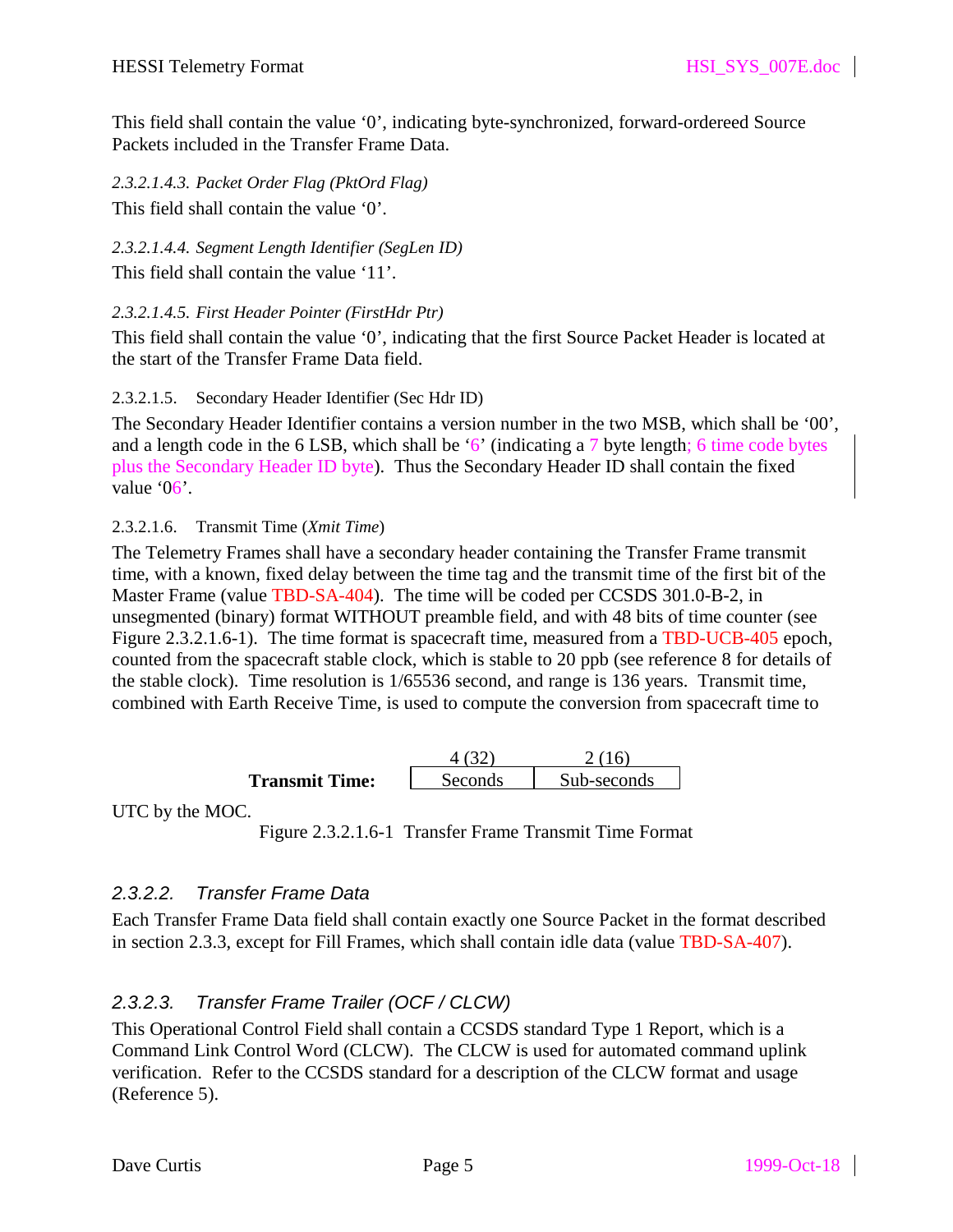# 2.3.3. Source Packet Format

Each Transfer Frame includes exactly one Source Packet. The Source Packet consists of a Packet header followed by Packet Data. Source Packets are formatted by the telemetry source (the IDPU or Spacecraft), and the Packet headers are attached at collect time.

### *2.3.3.1. Source Packet Header*

#### 2.3.3.1.1. Packet ID

The Packet ID field contains a number of sub-fields as shown in Figure 2.3.3.1-1.

| <b>Packet ID:</b> | $\sqrt{$ ersion # | $^{\prime}$ $^{\prime}$ ne | SecHdr Flag |  |
|-------------------|-------------------|----------------------------|-------------|--|

Figure 2.3.3.1.1-1 Packet ID Format

#### *2.3.3.1.1.1. Version #*

This field shall contain the value '000', indicating a standard CCSDS packet header format.

#### *2.3.3.1.1.2. Type*

This field shall contain the value '0', indicating a Telemetry rather than a Telecommand packet.

#### *2.3.3.1.1.3. Secondary Header Flag (SecHdr Flag)*

This field shall contain the value '1', indicating that a secondary header (Collect Time) is attached to the Packet Header.

#### *2.3.3.1.1.4. Application Process Identifier (AP ID)*

This field shall contain an identifier indicating the process that collected the data (i.e. the format of the Packet Data field). Table 2.3.3.1.1.4-1 indicates the AD ID allocations for HESSI.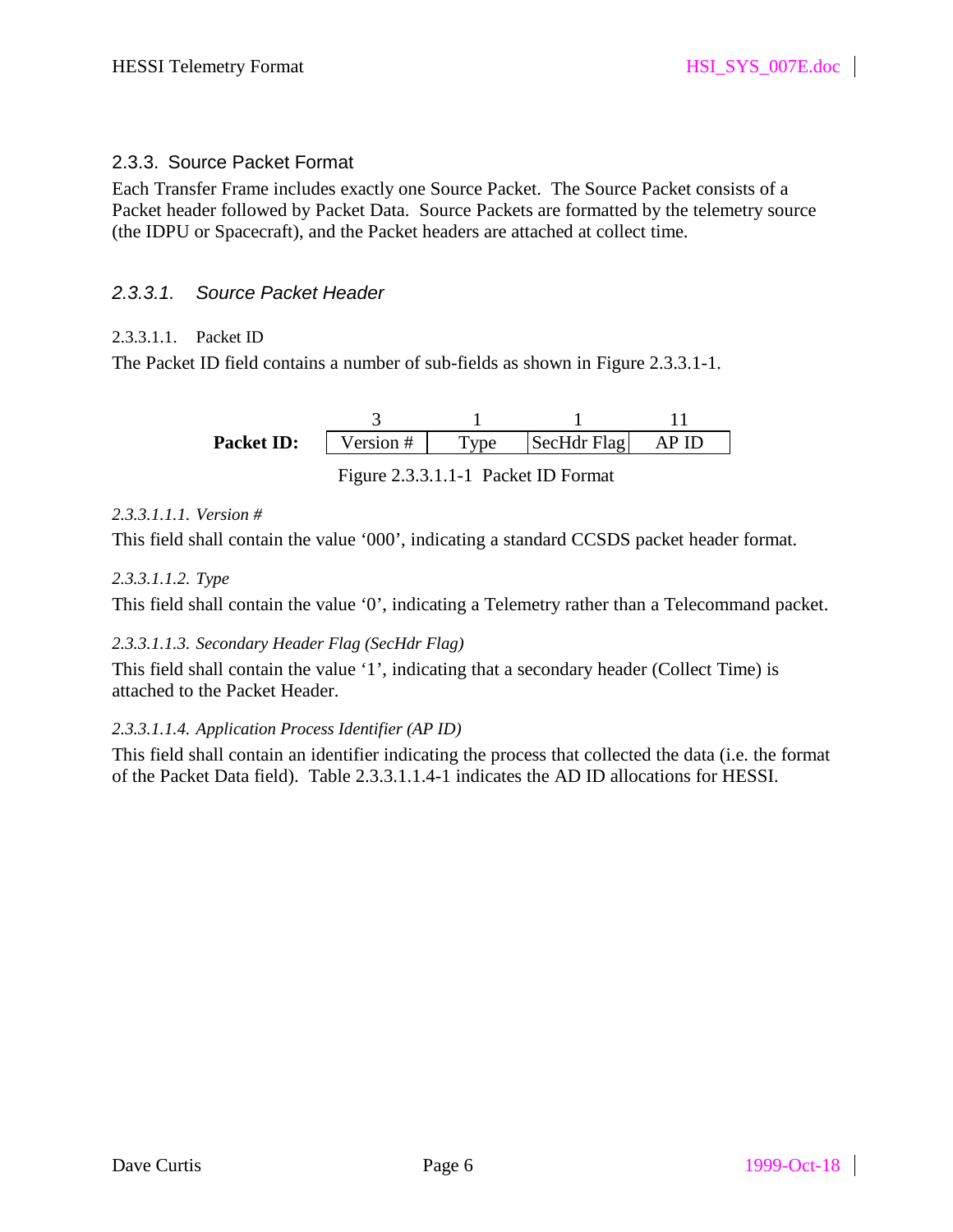| Ap. ID $#$     | <b>Contents</b>                                                            |
|----------------|----------------------------------------------------------------------------|
| $\overline{0}$ | State-of-Health (SOH) Packets                                              |
| 1-99           | Reserved for Spacecraft diagnostic data – TBD-SA-408                       |
| 100            | Event data                                                                 |
| 101            | <b>Fast Rates data</b>                                                     |
| 102            | <b>Monitor Rates</b>                                                       |
| 103-149        | Unused - Reserved for Spectrometer Science                                 |
| 150            | Diagnostic IDPU Memory dump                                                |
| 151-199        | Reserved for other Spectrometer/IDPU diagnostic data $-$ [see reference 9] |
| 200-249        | Reserved for Aspect/ADP Science data – [see reference 7]                   |
| 250-299        | Reserved for Aspect/ADP diagnostic data $-$ [see reference 7]              |
| 300-2046       | <b>Unused</b>                                                              |
| 2047           | Fill packet                                                                |

Table 2.3.3.1.1.4-1 AP-ID Allocations

2.3.3.1.2. Packet Sequence Control (*Packet Control*)

The Packet Sequence Control field contains two sub-fields as shown in Figure 2.3.3.1.2-1.

| <b>Packet Sequence Control:</b>   Grouping Flags   Source Sequence Count |  |
|--------------------------------------------------------------------------|--|

Figure 2.3.3.1.3-1 Packet Sequence Control Format

#### *2.3.3.1.2.1. Grouping Flags*

The *Grouping Flags* field shall contain the value '11', indicating no packet grouping.

#### *2.3.3.1.2.2. Source Sequence Count*

The *Source Sequence Count* field shall contain a binary count (modulo 16384) of the number of Source Packets generated for the Application ID indicated in the AP ID field for this Source Packet.

# 2.3.3.1.3. Packet Length

This field shall contain the value 1091 (decimal, Most Significant Byte first), indicating 1092 bytes in the Source Packet Data Field (including Packet Secondary header).

# 2.3.3.1.4. Collect Time

Source packets will be marked with the packet collection time in the Packet Secondary header "Collect Time" field. The timing of data collection for all data in the source packet should be reconstructible from this time tag. The format of the time tag will be the same as the Transmit Time in the Transfer Frame secondary header (see section 2.3.2.1.6), and shall be based on the same stable clock and epoch.

# *2.3.3.2. Packet Data*

The Packet Data field shall contain data formatted as specified for the AP ID indicated in the Source Packet Header.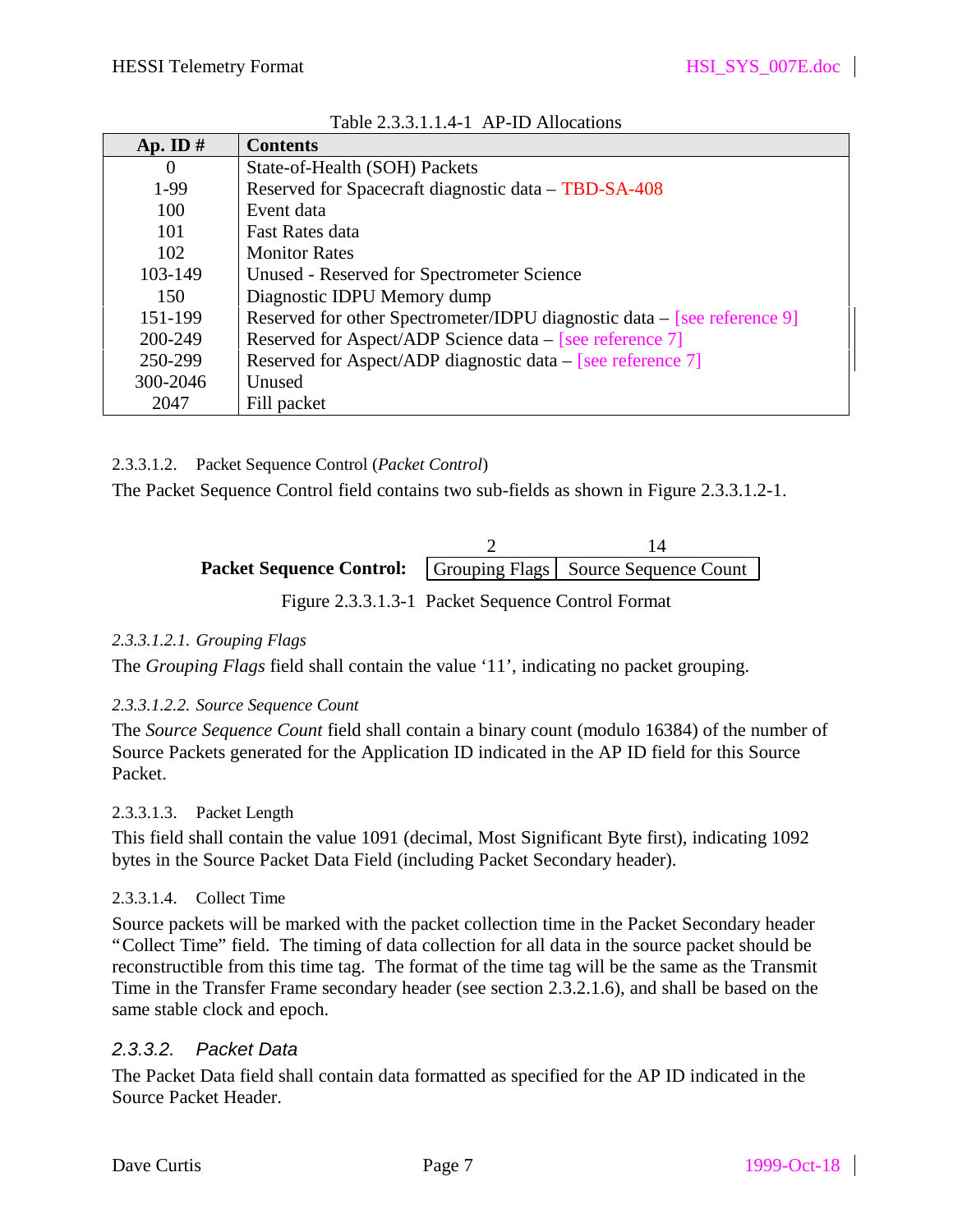# **3. Packet Data Formats**

This section describes packet data formats for each Application Process.

### *3.1. State Of Health Packets*

The spacecraft C&DH system shall collect spacecraft and instrument state-of-health data and format it into a single fixed format state-of-health (SOH) source packet. This shall be the only telemetry stream for spacecraft data, and in addition shall include SOH data collected from the aspect system and IDPU.

SOH data shall include operating mode and status information from all systems, command verification information, and any other information required to determine the health of the spacecraft.

SOH data will be collected into a source packet once a second. Instrument SOH Data shall be transferred over the serial interface from the IDPU once a second to be included in the SOH packet (see IDPU to Spacecraft ICD, reference 8).

During telemetry passes, SOH source packets will be sent in real time via VC 0. In addition, every  $N<sup>th</sup>$  SOH source packet shall be saved in memory continuously in time. (N may be programmable, typically about 10 – TBR-SA-412). During telemetry passes recorded SOH data shall be played back from the memory and transmitted via VC 1 when the spacecraft is commanded to do so.

The format of SOH packets is described in Reference 6. It includes 350 bytes of instrument, with the remainder from the spacecraft. The format of the Instrument part of the packet is described below.

#### 3.1.1. Instrument SOH Data Format

The format of the Instrument SOH data is defined in reference 9.

# *3.2. Diagnostic Packets*

In addition to SOH packets, VC0 and VC1 shall include diagnostic packets. Diagnostic packets may be provided by the IDPU over the telemetry serial interface up to once a second (see IDPU to Spacecraft ICD, reference 8), or may be generated by the spacecraft. When in ground contact (VC0 is active), all diagnostic packets shall be directed to VC0 only (not recorded). When not in ground contact, diagnostic packets will be recorded for later transmission with the VC1 recorded SOH data. The spacecraft only needs to record up to 1000 diagnostic packets from the IDPU; any packets sent by the IDPU after the 1000 packet limit is reached will be lost.

3.2.1. Spacecraft Diagnostic Packets

Spacecraft Diagnostic packets shall include TBD-SA-414.

3.2.2. IDPU Diagnostic Packets

IDPU Diagnostic packets are described in reference 9.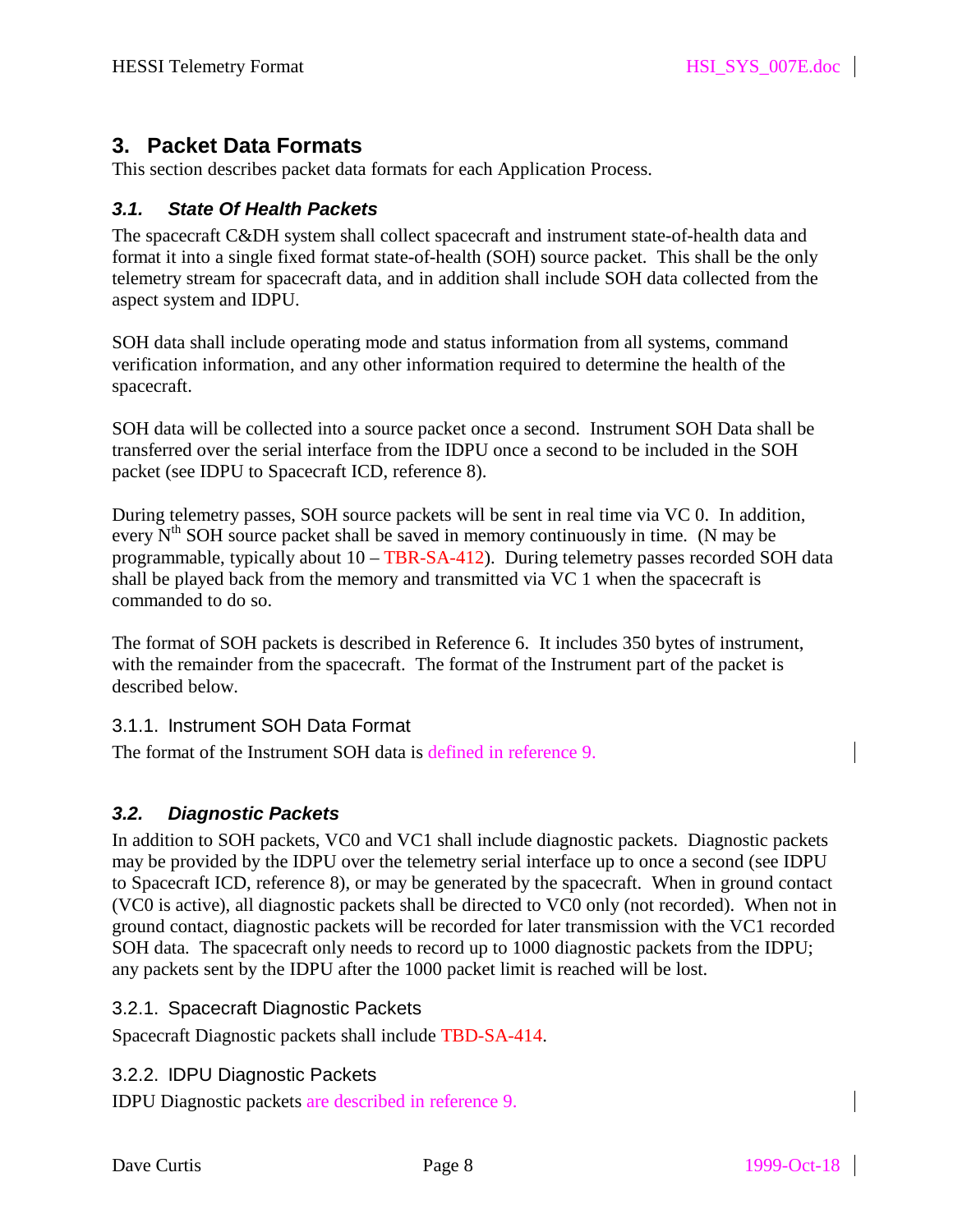# 3.2.3. Aspect System Diagnostic Packets

Aspect system diagnostic packets are described in reference 7.

# *3.3. Spectrometer Packet Formats*

Spectrometer packets are formatted by the IDPU and passed to the spacecraft over the highspeed parallel bus on demand by the IDPU. The IDPU shall interleave the packet types as required, and shall control the data collection rate (using shutters and event decimators) to avoid overflowing the spacecraft memory capacity.

### 3.3.1. Spectrometer Packet Data Headers

The Packet Data of all spectrometer packets shall start with a header describing the state of the spectrometer data processing. This includes shutter position, event decimation settings, test pulser settings, etc. The first 6 bytes of the packet are allocated for this purpose. The format is described in references 9 and 10. The remaining 1080 bytes contain source-specific data as described below.

### 3.3.2. Event Data Packets

Event Packets include  $1080/4 = 270$  32-bit events. Events types include detector events and time stamps, as indicated in the Source field (bits 0-4 of each event).

| Source # | <b>Contents</b>                              |
|----------|----------------------------------------------|
| $0 - 8$  | Front segment event, detector 0-8            |
| $9 - 17$ | Rear segment low energy event, detector 0-9  |
| 18-26    | Rear segment high energy event, detector 0-9 |
| 27       | <b>CSA Reset Event</b>                       |
| 28       | <b>Oversized Event</b>                       |
| 29-30    | Unused                                       |
| 31       | Time Stamp                                   |

**Table 3.3.2-1 Event Source Numbers**

Time for a given event is computed by starting with the packet time tag or most recent time stamp event if there is one. Next add 1/1024 seconds for every event from the start of the packet or time stamp event, up to the selected event, which has a time tag less than the previous event's time tag (i.e. count time roll-overs). Then truncate the time to 10 sub-second bits and append the event's time tag bits.

It may be necessary to modify this algorithm slightly to account for a race condition in the packet formatting. If two detectors get an event nearly simultaneously, the order they get put into the packet is somewhat arbitrary. In some cases this may cause time tags to get out of order (an event with time tag  $N+1$  may be put into the packet before an event with time tag N). The method of counting time-tag roll-overs should take this into account.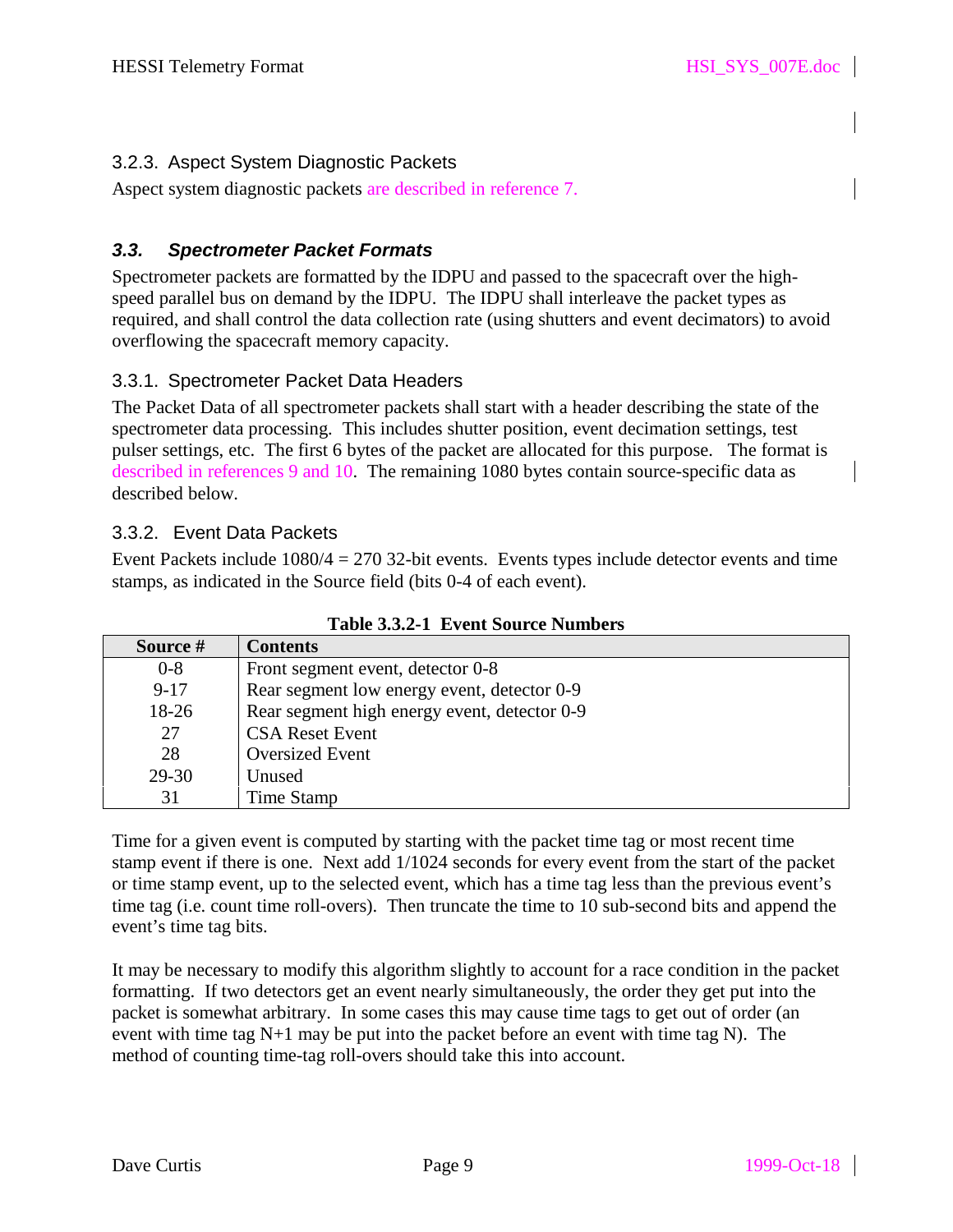#### *3.3.2.1. Detector Event Format*

Front and Rear segment detector events have the same format. They can be distinguished by the Source number included in the event. There are two energy ranges associated with rear segment events. This information is also encoded in the Source number.



Figure 3.3.2.1-1 Detector Event Format

#### 3.3.2.1.1. Source

The detector number and type of event are coded in the *Source* field using the code indicated in Table 3.3.2-1.

#### 3.3.2.1.2. Energy

The *Energy* field is the 13 MSB of the pulse height ADC output for the event.

#### 3.3.2.1.3. Time

The *Time* field contains a count of the spacecraft clock with about 1us resolution  $(2^{-20}$  seconds) and about 1ms range  $(2^{-10}$  seconds). It is based on the stable spacecraft clock, with the same epoch.

#### 3.3.2.1.4. Live Time

The *Live Time* field contains information about the current live time measurement. The live time measurement is made with a 9-bit counter counting at  $1MHz$  ( $2^{20}$  Hz), gated by the detector dead time (using the same scheme as the Monitor Rate live time measurement). A separate counter is maintained for each detector segment, and is read out with the associated segment's events. Each counter is latched and reset every  $1/2048<sup>th</sup>$  of a second, synchronous with the spacecraft 1Hz clock. If the previously latched value for a detector segment has not started to be read out before a new measurement is latched, the new measurement over-writes the previous measurement. Once a measurement has started being read out, it continues to completion. A new measurement may be latched while the previous is being read out without disturbing the readout (i.e. a measurement is either completely read out or not read out at all). The latched counter value is included in the *Live Time* field of the next 3 available detector events. The 9-bit counter value is broken into 3 3-bit pieces for transmission in the 3 LSB of the *Live Time* field of the 3 events. The 3 pieces are read out Most Significant Bits first. The MSB of each *Live Time* field contains a flag that is set to 1 for the first of the 3 readouts, and zero for the rest. If any additional events occur after all available live time measurements are read out and before the next time the counter is latched, the *Live Time* field shall contain the value 0000.

# *3.3.2.2. CSA Reset and Oversized Event Format*

When HESSI CSA has transistor reset baseline restoration. When the reset occurs, the preamp is dead for a short interval. Reset events can be included to aid in dead-time measurement, and as a measure of total energy deposition in the detector during times of high count rate when the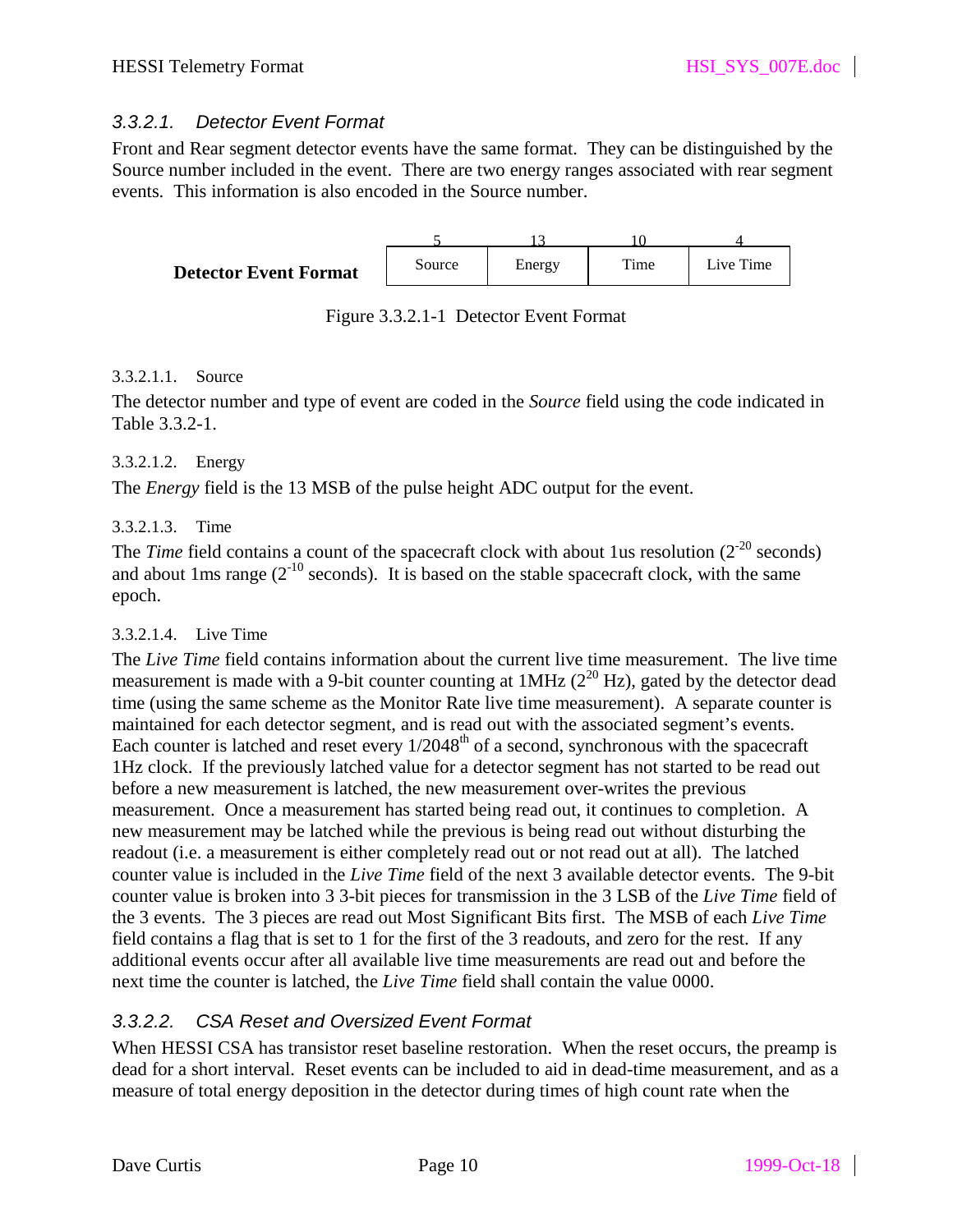normal event stream may be off (e.g. during SAA passes). Note that a count of reset events is included in the Monitor rates once a second, so reset events are only needed to get accurate timing. Inclusion of reset events is selected by command.

Oversized events are generated when the Upper Level Discriminator (ULD) for the detector is exceeded. Oversized events can be caused by cosmic rays, and can be large enough to drive the CSA into saturation, causing a significant dead time interval for the detector. Oversized events aid in measuring this dead time, and also may be used to accurately time these events for cosmic science objectives. Again, a count of these events is included in the Monitor Rates , so they are only needed as events for accurate timing. Inclusion of oversized events is selected by ground command.

| <b>CSA Reset and</b>          |        |           |        |      |        |
|-------------------------------|--------|-----------|--------|------|--------|
| <b>Oversized Event Format</b> | Source | Detector. | Jnused | Time | Jnused |

Figure 3.3.2.2-1 CSA Reset & Oversized Event Format

#### 3.3.2.2.1. Source

The type of event is coded in the *Source* field using the code indicated in Table 3.3.2-1.

#### 3.3.2.2.2. Detector

This field indicates which detector generated the event: 0-8 is detector 0-8 front segment, while 9-17 is detector 0-8 rear segment.

#### 3.3.2.2.3. Time

This field contains a count of the spacecraft clock with about 1us resolution ( $2^{-20}$  seconds) and about 1ms range  $(2^{-10}$  seconds). It is based on the stable spacecraft clock, with the same epoch.

#### *3.3.2.3. Time Stamp Event Format*

Time stamp events are included as needed to resolve timing ambiguity in the event stream (longer than 1/1024 seconds between events).

| <b>Time Stamp</b>   |        |      |
|---------------------|--------|------|
| <b>Event Format</b> | Source | Time |

Figure 3.3.2.3-1 Time Stamp Event Format

#### 3.3.2.3.1. Source

The type of event is coded in the *Source* field using the code indicated in Table 3.3.2-1.

#### 3.3.2.3.2. Time

This field contains a time stamp with  $1/1024^{\text{th}}$  second resolution (2<sup>-10</sup> seconds), and 36 hours (2<sup>17</sup> seconds) range.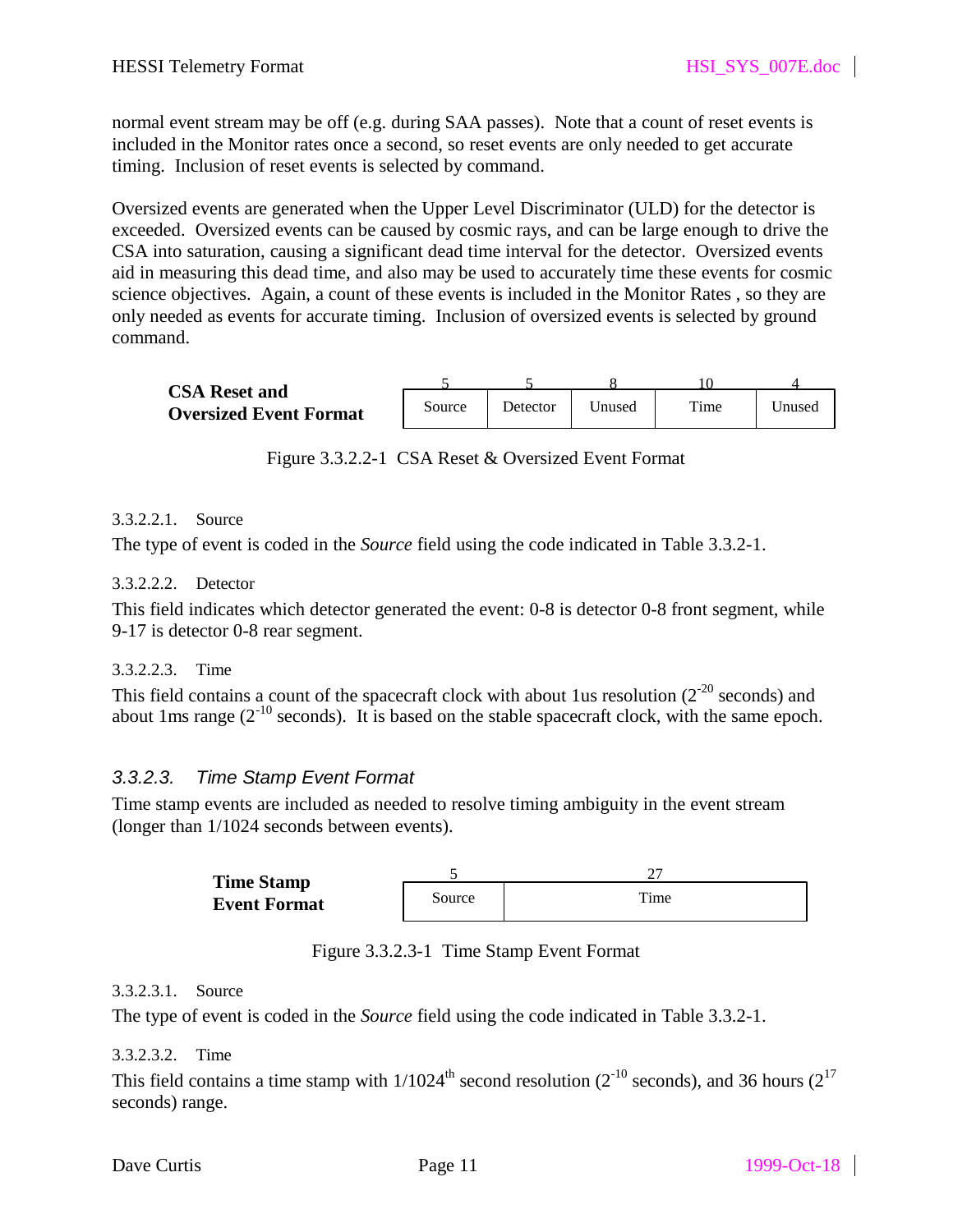### 3.3.3. Fast Rates Data Packets

Fast Rate packets are included in the telemetry stream when the front segment event rate is so large that the pile-up rejection is eliminating a large fraction of the events. This is not expected to happen very often. Fast Rates includes front segment event counters in four broad energy bands for each front segment detector. The broadband counters can run 5-10x faster than the high-energy resolution channel. The counters are read out with sufficient time resolution for imaging (up to 16KHz for the finest grids). This allows the system to continue to generate coarse energy resolution to higher event rates. Rear segment detectors do not have fast rate counters since their event rates are not expected to be as large.

Fast Rate counters are read out periodically, but at different rates for different detectors (corresponding to the pitch of the grid above the detector). The Fast rate counters for the finest grids need to be read out at 16,384 Hz to match the modulation time resolution, while coarser grids can have proportionally slower time sampling.

Things are complicated somewhat by the fact that longer time integrations require more dynamic range in the counters. On the other hand, Fast rates produces a high data rate, so we do not want to waste telemetry by using a large number of bits in the counters for all detectors.

# *3.3.3.1. Fast Rate Counter Sampling & Sizing*

Table 3.3.3.1-1 describes the sample rate and number of bits per counter for each of the nine detectors. The number of bits is designed to handle over 500,000 counts per second in the lowest energy band (Ctr0), with progressively lower rates in higher energy bands (corresponding to the expected fall off in counts with increasing energy). The highest energy channel (Ctr3) can handle up to  $\frac{1}{4}$  of 500,000 counts per second.

| Detector#          | <b>Sample</b><br>Rate<br>Samples/sec | $_{\rm Ctr0}$<br><b>Bits</b> | Ctr1<br><b>Bits</b> | Ctr2<br><b>Bits</b> | Ctr3<br><b>Bits</b> | <b>Total</b><br><b>Bits</b> |
|--------------------|--------------------------------------|------------------------------|---------------------|---------------------|---------------------|-----------------------------|
| $0,1,2$ (Finest)   | 16,384                               |                              |                     |                     |                     | 16                          |
| 3,4,5              | 4,096                                |                              |                     |                     |                     | 32                          |
| $6,7,8$ (Coarsest) | 1,024                                |                              |                     |                     |                     | 32                          |

**Table 3.3.3.1-1 Fast Rate Counter Sampling & Counter Sizing**

# *3.3.3.2. Fast Rate Counter Readout Format*

Figures 3.3.3.2-1 and 3.3.3.2-2 show the counter readout format for 16 and 32 bit counter formatrs respectively.

| <b>16-bit Fast Rates Counter</b> |                 |                       |      |      |
|----------------------------------|-----------------|-----------------------|------|------|
| <b>Readout Format</b>            | $\mathrm{Ctr0}$ | $\operatorname{Ctr}1$ | ∑tr2 | Ctr∶ |

Figure 3.3.3.2-1 16-Bit Fast Rate Counter Format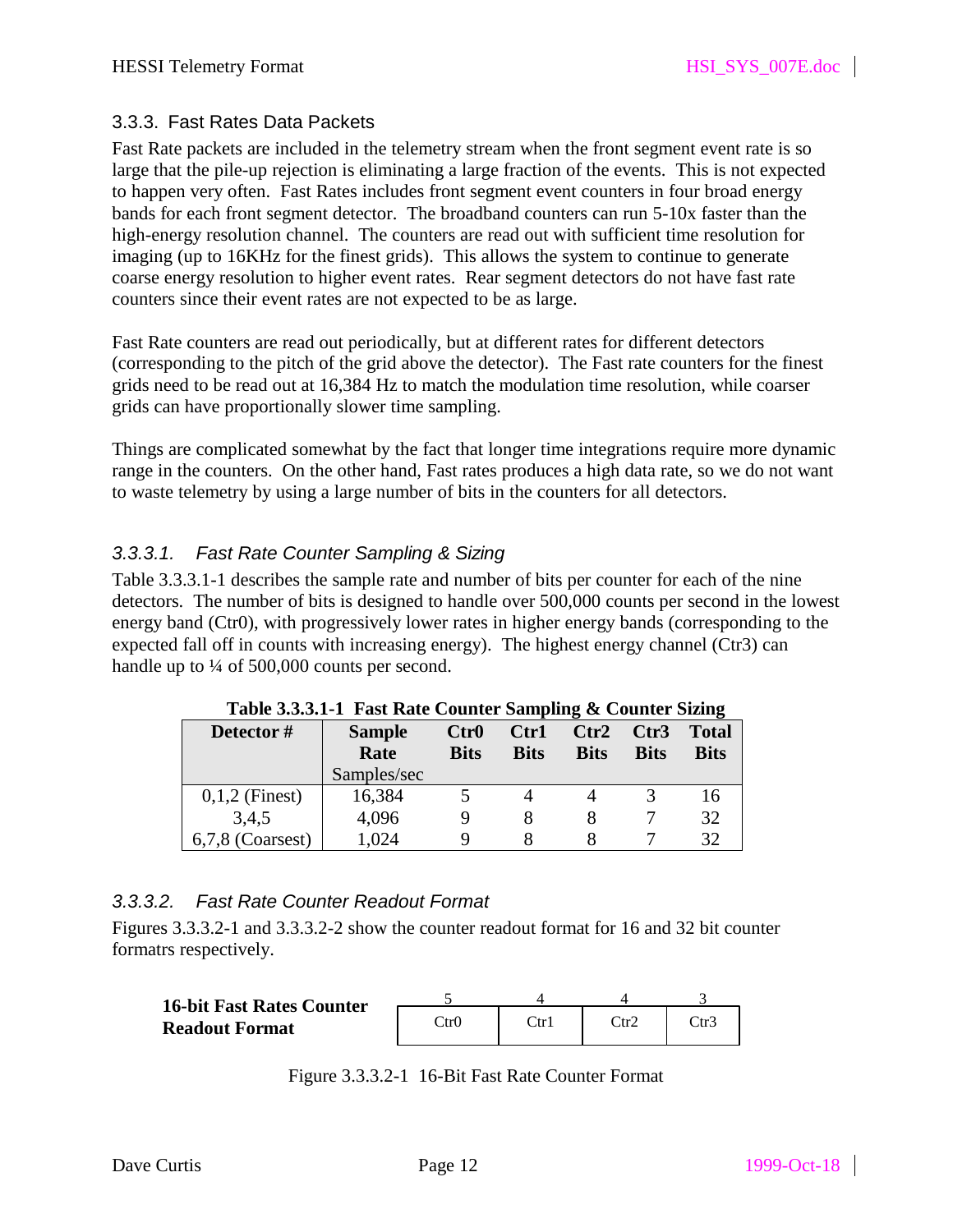| <b>32-bit Fast Rates Counter</b> |      |                      |      |      |
|----------------------------------|------|----------------------|------|------|
| <b>Readout Format</b>            | Ctr0 | $\operatorname{Ctr}$ | Ctr2 | Ctr? |

Figure 3.3.3.2-2 32-Bit Fast Rate Counter Format

### *3.3.3.3. Fast Rate Counter Readout Cycle*

Fast Rates source packet shall consist of 6 readout cycles of the Fast Rates counters. Each cycle shall contain  $1080/6 = 180$  bytes. A cycle is collected every  $1/1024<sup>th</sup>$  second, and includes 16 samples of fast rate counters for detectors  $0,1,2$ ; 4 samples of fast rate counters for detectors 3,4,5; and 1 sample of fast rate counters for detectors 6,7,8. The cycle format shall be as shown in Table 3.3.3.3-1.

| Cycle Byte $#$ | <b>Contents</b>                               |
|----------------|-----------------------------------------------|
| 0,1            | Detector 0 Sample 0 (16-bit)                  |
| 2,3            | Detector 1 Sample 0 (16-bit)                  |
| 4,5            | Detector 2 Sample 0 (16-bit)                  |
| 6,7            | Detector 0 Sample 1 (16-bit)                  |
| 8,9            | Detector 1 Sample 1 (16-bit)                  |
| 10,11          | Detector 2 Sample 1 (16-bit)                  |
| 12,13          | Detector 0 Sample 2 (16-bit)                  |
| 14,15          | Detector 1 Sample 2 (16-bit)                  |
| 16,17          | Detector 2 Sample 2 (16-bit)                  |
| 18,19          | Detector 0 Sample 3 (16-bit)                  |
| 20,21          | Detector 1 Sample 3 (16-bit)                  |
| 22,23          | Detector 2 Sample 3 (16-bit)                  |
| 24-27          | Detector 3 Sample 0 (32-bit)                  |
| 28-31          | Detector 4 Sample 0 (32-bit)                  |
| $32 - 35$      | Detector 5 Sample 0 (32-bit)                  |
| 36-59          | Same as 0-23, Samples 4, 5, 6, 7 (16 bit)     |
| 60-71          | Same as 24-33, Sample 1 (32 bit)              |
| 72-95          | Same as 0-23, Samples 8,9,10,11 (16 bit)      |
| 96-107         | Same as 24-33, Sample 2 (32 bit)              |
| 108-131        | Same as 0-23, Samples 12, 13, 14, 15 (16 bit) |
| 132-143        | Same as 24-33, Sample 3 (32 bit)              |
| 144-147        | Detector 6 Sample 0 (32 Bit)                  |
| 148-151        | Detector 7 Sample 0 (32 Bit)                  |
| 152-155        | Detector 8 Sample 0 (32 Bit)                  |
| 156-179        | TBD-UCB-420                                   |

**Table 3.3.3.3-1 Fast Rate Packet 180-byte Cycle Format**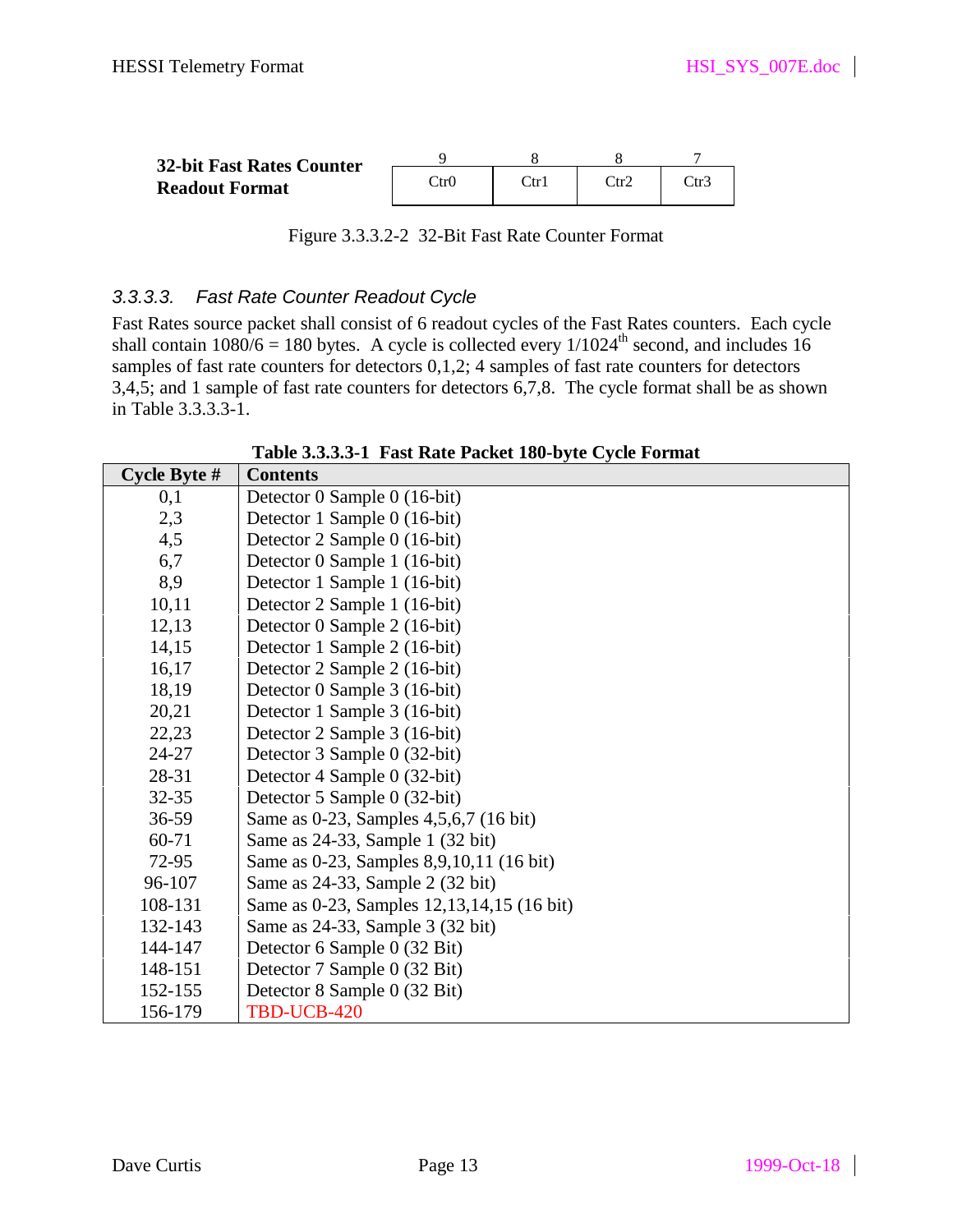### 3.3.4. Monitor Rates Packets

The Monitor Rates packet shall contain periodic samples of monitor rate counters. The nominal sampling interval shall be 1 second. Rates shall be log-compressed from 19 to 8 bits per counter (compression scheme shown in table 3.3.4-2). There are 5 monitor rates counters per detector segment (including live time), with 18 segments. In addition, the particle detector counter will be included (sampled 8 times per second). Each packet shall contain 10 cycles of 108 bytes each, generating a source packet every 10 seconds. The cycle format shall be as shown in Table 3.3.4-1.

| Cycle Byte $#$ | <b>Contents</b>                                                  |
|----------------|------------------------------------------------------------------|
| $\theta$       | Particle Detector low energy band event count, sample #0         |
| 1              | Particle Detector high energy band event count, sample #0        |
| $2 - 15$       | Repeat of particle detector counts, sample #1-7 (sampled at 8Hz) |
| 16             | Detector 0 Front Segment Preamp Reset count                      |
| 17             | Detector 0 Front Segment 4 us Shaper Valid event count           |
| 18             | Detector 0 Front Segment 4us Shaper over ULD event count         |
| 19             | Detector 0 Front Segment Delay Line valid event count            |
| 20             | Detector 0 Front Segment Live Time                               |
| 21             | Detector 0 Rear Segment Preamp Reset count                       |
| 22             | Detector 0 Rear Segment 4us Shaper Valid event count             |
| 23             | Detector 0 Rear Segment 4us Shaper over ULD event count          |
| 24             | Detector 0 Rear Segment Delay Line valid event count             |
| 25             | Detector 0 Rear Segment Live Time                                |
| $26 - 35$      | Same as 16-25, for Detector 1                                    |
| 36-45          | Same as 16-25, for Detector 2                                    |
| $46 - 55$      | Same as 16-25, for Detector 3                                    |
| 56-65          | Same as 16-25, for Detector 4                                    |
| 66-75          | Same as 16-25, for Detector 5                                    |
| 76-85          | Same as 16-25, for Detector 6                                    |
| 86-95          | Same as 16-25, for Detector 7                                    |
| 96-105         | Same as 16-25, for Detector 8                                    |
| 106-107        | TBD-UCB-421                                                      |

|  | Table 3.3.4-1 Monitor Rate Packet 108-byte Cycle Format |
|--|---------------------------------------------------------|

| Table 3.3.4-2 Log 19-8 Compression |  |  |
|------------------------------------|--|--|
|                                    |  |  |

| <b>Input Count Range,</b> | <b>Input Count Range,</b> | <b>Output Code</b>   |
|---------------------------|---------------------------|----------------------|
| N, decimal                | N, hex                    |                      |
| $0 - 31$                  | $0 - 1Fh$                 |                      |
| $32 - 63$                 | $20h - 3Fh$               | $20h+(N-20h)/2$      |
| $63 - 127$                | $40h - 7Fh$               | $30h+(N-40h)/4$      |
| $128 - 255$               | $80h - FFh$               | $40h+(N-80h)/8$      |
| $256 - 511$               | $100h - 1FFh$             | $50h+(N-100h)/10h$   |
| $512 - 1,023$             | $200h - 3FFh$             | $60h + (N-200h)/20h$ |
| $1,024 - 2,047$           | $400h - 7FFh$             | 70h+(N-400h)/40h     |
| $2,048 - 4,095$           | $800h - FFFh$             | 80h+(N-800h)/80h     |
| $4,096 - 8,191$           | $1000h - 1$ FFFh          | 90h+(N-1000h)/100h   |